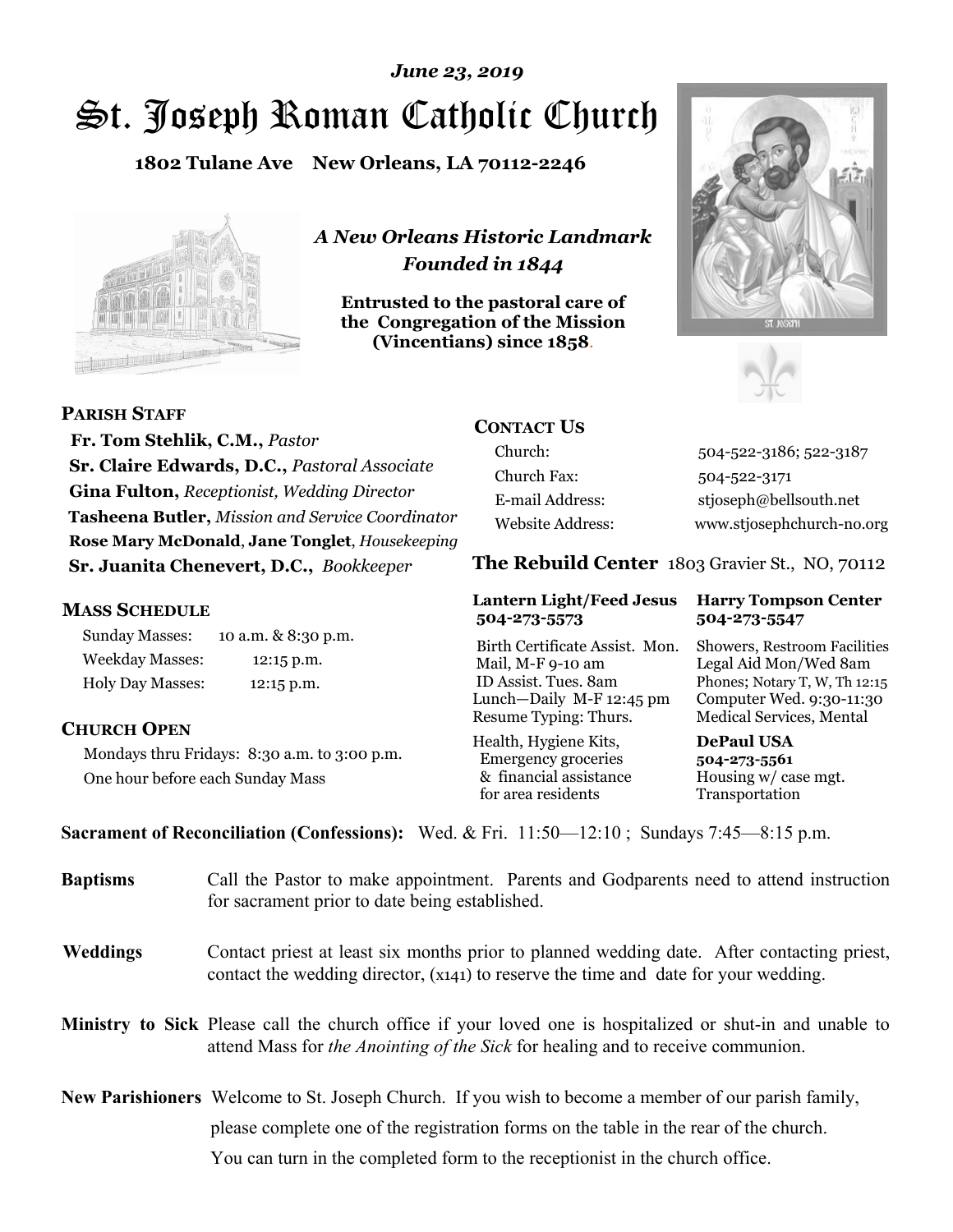# **The Body and Blood of Christ (Corpus Christi) June 23, 2019**



**10:00 am** *St. Joseph Parishioners and Benefactors*

**8:30 pm Bell Sisters +, Frank Varela, Sr. +, Joseph Morales, Jr. +**

| Monday, June 24, 2019—Birth of John the Baptist<br>12:15 p.m. Jim Stehlik +; Michelle Tuggle;<br>Keifer +<br>Tuesday, June 25, 2019-<br>12:15 p.m. Pat Holton +; Lillian Andre | <b>READINGS FOR THE WEEK</b><br>June 23, One in Faith #1034<br>Sunday,<br>Monday: Is 49:1-6; Ps 139; Lk 1:57-66, 80<br>Tuesday: Gn 13:2-18; Ps 15:2-5; Mt 7:6, 12-14 |
|--------------------------------------------------------------------------------------------------------------------------------------------------------------------------------|----------------------------------------------------------------------------------------------------------------------------------------------------------------------|
| Wednesday, June 26, 2019-                                                                                                                                                      | Wed.: Gn 15:1-18; Ps 105:1-9; Mt 7:15-20                                                                                                                             |
| 12:15 p.m. Edmund R. Vales Family $+$                                                                                                                                          | Thursday: Gn 16:1-16; Ps 106:1b-5; Mt 7:21-29                                                                                                                        |
| Thursday, June 27, 2019—St. Cyril of Alexandria                                                                                                                                | Fri: Ez 34:11-16; Ps 23:1-6; Rom 5: 5-11; Lk 15:3-7                                                                                                                  |
| $12:15$ p.m. Paddy Purcell +                                                                                                                                                   | Saturday: Acts 12:1-11; Ps 34:2-9; Mt 16:13-19                                                                                                                       |
| Friday, June 28, 2019—Sacred Heart of Jesus<br>$12:15p.m.$ Sean Murphy +                                                                                                       | Sunday: 1 Kgs 19:16b, 19-21; Ps 16:1-2, 5, 7-11;<br>Gal 5:1, 13-18; Lk 9:51-62                                                                                       |

#### **YOUR PRAYERS ARE ASKED FOR THE FOLLOWING PARISHIONERS , WHO ARE IN NEED OF HEALING:**

 Anthony Blaise, Clarke Bordelon, Lawrence & Mamie Brown, Cheryl Butler, Angelle Campbell; John Caron, John & Kathleen Gebbia, Sylvia Daily-Powell, Joseph Delay, Bernardine Dupre, Terry Eggleston, Linda Elwood, Heather Faircloth, Frances Fiegler, Ramona Ford, Mark Eiserloh, Shirley Gaither, Roselyn Hansen, Sarah Hollier-Watkins, Marvin Johnston, Jim Karam, Bill Kroetz, Ken Kussman, Nowell Lacking, Landy Lanza, James Leung, Andrew Marino, Sara Marino, Priscilla Martin, Karen McCoy, Hazel McMiller, Donna Moore, Susan Orkus; Percy Peters; Tina Roderfeld, Irelia Robinson; Bernie Saul; Pippy Sanders, Anita Schexnayder; Louise Sonnier, Mel & Gaspar Schiro; Theard Simms, Fr. Tom Stehlik, CM, Malcolm Taylor, Jane Tonglet, Fritz & George Tripkovich, Georgiana Prevost, Marion Vaughn, Frank Varela, Sr., Juanita Ware, Cathleen Ward, Warren Webster, Helen Wilson, Mary Willis, Lynn Williams, Charlie & JoAnn Slocum.

#### **SANCTUARY CANDLE AND MASS INTENTIONS**

 The Sanctuary Candle is burning this week to pray for the eternal rest of **Henry Eikel.** To reserve a date to burn the Candle in memory of someone or for a special intention, please call the church office (522-3186). The Sanctuary Candle offering is \$15 for one week. The offering for Mass intentions is \$5.00 per Mass.

#### **Real Presence**

Being present can be lending a hand and helping lift another's heavy load.

Real presence can be a friendly smile on a cloudy day.

Being present can be sharing a blessing, thought or prayer.

Real presence can be listening to someone who has something important to share.

Being present can be supporting, caring and believing in someone, even when they struggle to do so themselves.

Real presence can be offering a humble service, being part of a bigger effort.

Being present can be shedding a tear with someone who is filled with sorrow.

Real presence can be writing a note or the gift of a flower.

Being present can be sitting together watching the water or seeing the sun set.

Real presence can be holding hands, a hug or a kiss.

Being present can be waiting together for some important news. Real presence is how God touches so many hearts through our eyes and ears, hands and feet, heart and soul.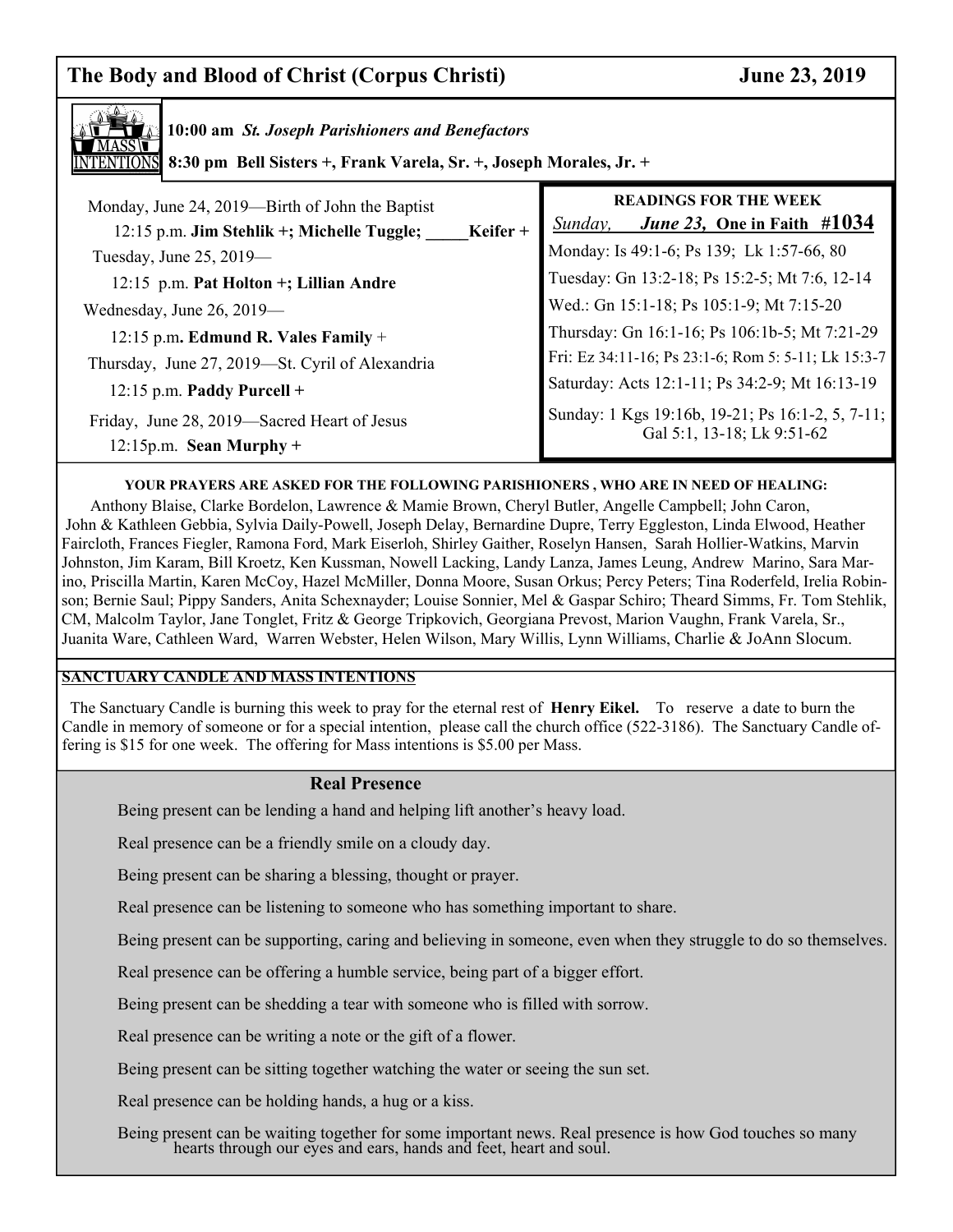As often as you eat this bread and drink the cup, you proclaim the death of the Lord until he comes. *— 1 Cor. 11:26*

# *PARISH CALENDAR*

23 June **Sunday**—First Communions (10 am)

Ξ

**TREASURE & STEWARDSHIP**

 **Sunday, June 16….….….....\$ 5,787.00** 

 *Thank you for your generosity!* 

30 June **Sunday–** Children's Liturgy of the Word (10 am & 8:30 pm)

**Congratulations to the First Communicants!:** Kendall, Skylar, Micah, Gabriel and Nollie

**Married couples fun and faith-filled date night** Join the 12th Annual Diocesan-Wide Supper and Substance on Saturday, July 27th from 7:00 PM to 9:30 PM at Mid-City Lanes Rock 'N' Bowl. Come hear an inspiring presentation from speaker couple Jason & Elise Angelette, listen to live music by "After Party" and enjoy great food, drinks, bowling, and a rockin' good time!

For tickets, sponsoring a lane or to learn more about the event, call Jason at (504) 830-3716 or go to www.FaithandMarriage.org



# **Pope Francis'** *June* **Intention**

That priests, with modesty and humility of their lives, commit themselves actively to a solidarity with those who are most poor.

 **Blessings and Congratulations to** 

#### **Skylar Reece Gerard Finnan**

 Who was baptized last Sunday with water and the Holy Spirit

### **TODAY'S READINGS**

**First Reading** — Melchizedek brought out bread and wine and blessed Abram (Genesis 14:18-20).

**Psalm** — You are a priest forever, in the line of Melchizedek (Psalm 110).

**Second Reading** — Paul gives his description of the institution of the Eucharist (1 Corinthians 11:23-26).

Gospel — Jesus spoke to the crowd about the kingdom of God and then fed them with five loaves and two fish (Luke 9:1-17).

## **THIS SACRED MEAL**

Today we celebrate the Most Holy Body and Blood of Christ. Each of the readings includes a blessing and a sharing of food. They remind us of the central place of meals in our lives. Each meal brings to mind other meals: the sharing of cookies and milk, pizza and beer, loaves and fishes, bread and wine. When we prepare a meal for our family, our friends, even strangers, we always put something of ourselves into the preparation and the meal itself. The Most Holy Body and Blood of Christ reminds us of what God put into the preparation for this meal that we celebrate today. We share this sacred meal and are transformed as we remember the death of Jesus and the sacrifice that nurtures our faith, sustains our lives, and supports our work.

#### **CHARTER FOR THE PROTECTION OF CHILDREN AND YOUNG PEOPLE**

In response to the Charter for the Protection of Children and Young People from the United States Conference of Catholic Bishops, the Archdiocese of New Orleans continues to make the Hot Line available for anyone who has been hurt or sexually abused by anyone who works for the Church. The Hot Line continues to be available; the number is (504) 522-5019. In continuing our commitment to support and to heal, we invite and encourage individuals who have been hurt or sexually abused recently or in the past by clergy, religious or other employees of the Archdiocese to call our Hot Line and your message will be received confidentially by a mental health professional. Anyone can make a direct call during regular business hours to the Victims' Assistance Coordinator at (504) 861-6253.